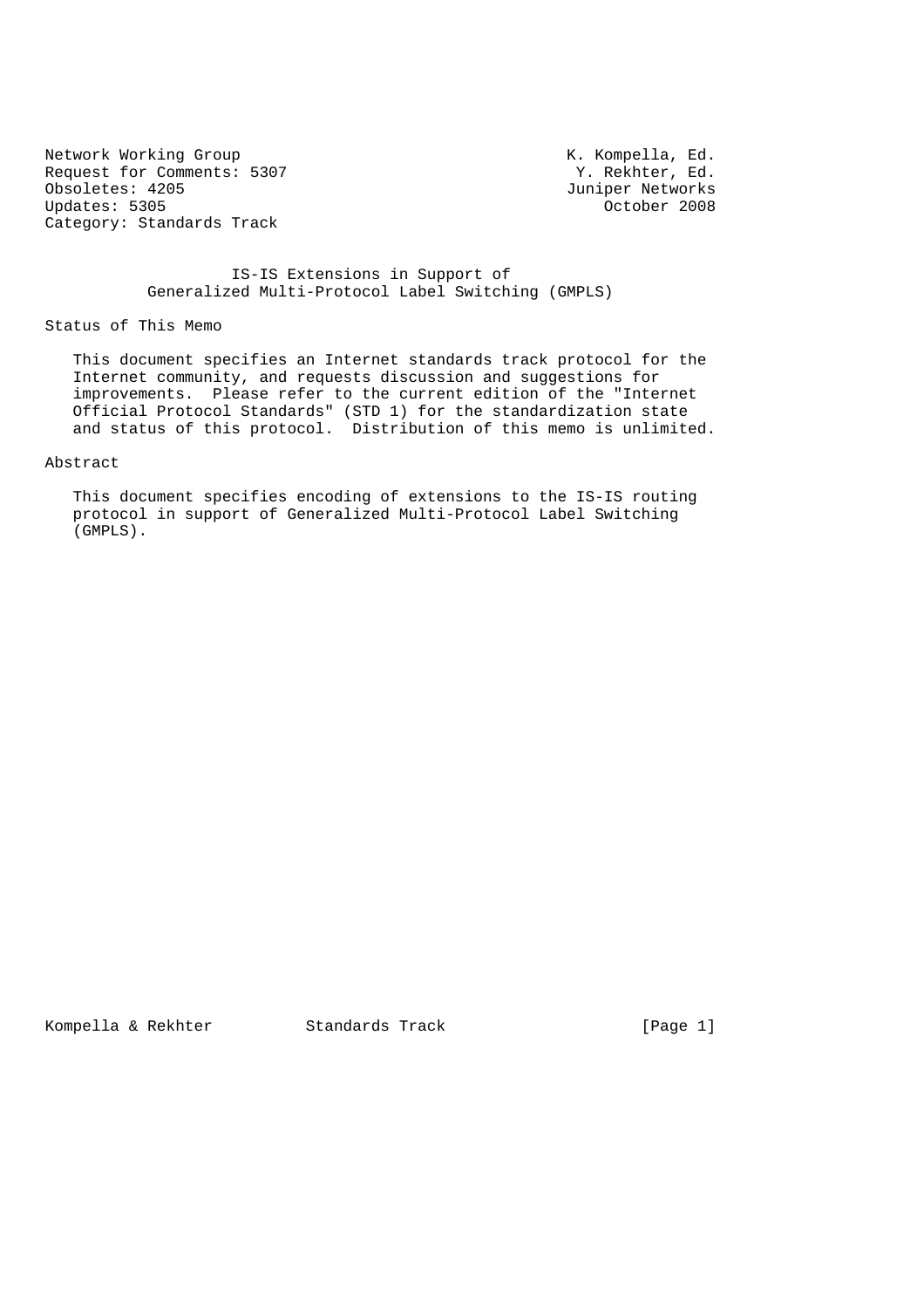## 1. Introduction

 This document specifies extensions to the IS-IS routing protocol in support of carrying link state information for Generalized Multi- Protocol Label Switching (GMPLS). The set of required enhancements to IS-IS are outlined in [GMPLS-ROUTING]. Support for unnumbered interfaces assumes support for the "Point-to-Point Three-Way Adjacency" IS-IS Option type [ISIS-3way].

 In this section, we define the enhancements to the Traffic Engineering (TE) properties of GMPLS TE links that can be announced in IS-IS Link State Protocol Data Units.

 In this document, we enhance the sub-TLVs for the extended IS reachability TLV (see [ISIS-TE]) in support of GMPLS. Specifically, we add the following sub-TLVs:

| Sub-TLV Type | Length   | Name                                         |
|--------------|----------|----------------------------------------------|
|              |          | Link Local/Remote Identifiers                |
| 20           |          | Link Protection Type                         |
| 21           | variable | Interface Switching Capability<br>Descriptor |

We further add one new TLV to the TE TLVs:

| TLV Type | Length   | Name       |
|----------|----------|------------|
| 138      | variable | GMPLS-SRLG |

 The key words "MUST", "MUST NOT", "REQUIRED", "SHALL", "SHALL NOT", "SHOULD", "SHOULD NOT", "RECOMMENDED", "MAY", and "OPTIONAL" in this document are to be interpreted as described in RFC 2119 [RFC2119].

1.1. Link Local/Remote Identifiers

 A Link Local Interface Identifier is a sub-TLV of the extended IS reachability TLV. The type of this sub-TLV is 4, and the length is 8 octets. The value field of this sub-TLV contains 4 octets of Link Local Identifier followed by 4 octets of Link Remote Identifier (see Section 2.1, "Support for Unnumbered Links", of [GMPLS-ROUTING]). If the Link Remote Identifier is unknown, it is set to 0.

 The following illustrates encoding of the Value field of the Link Local/Remote Identifiers sub-TLV.

Kompella & Rekhter Standards Track [Page 2]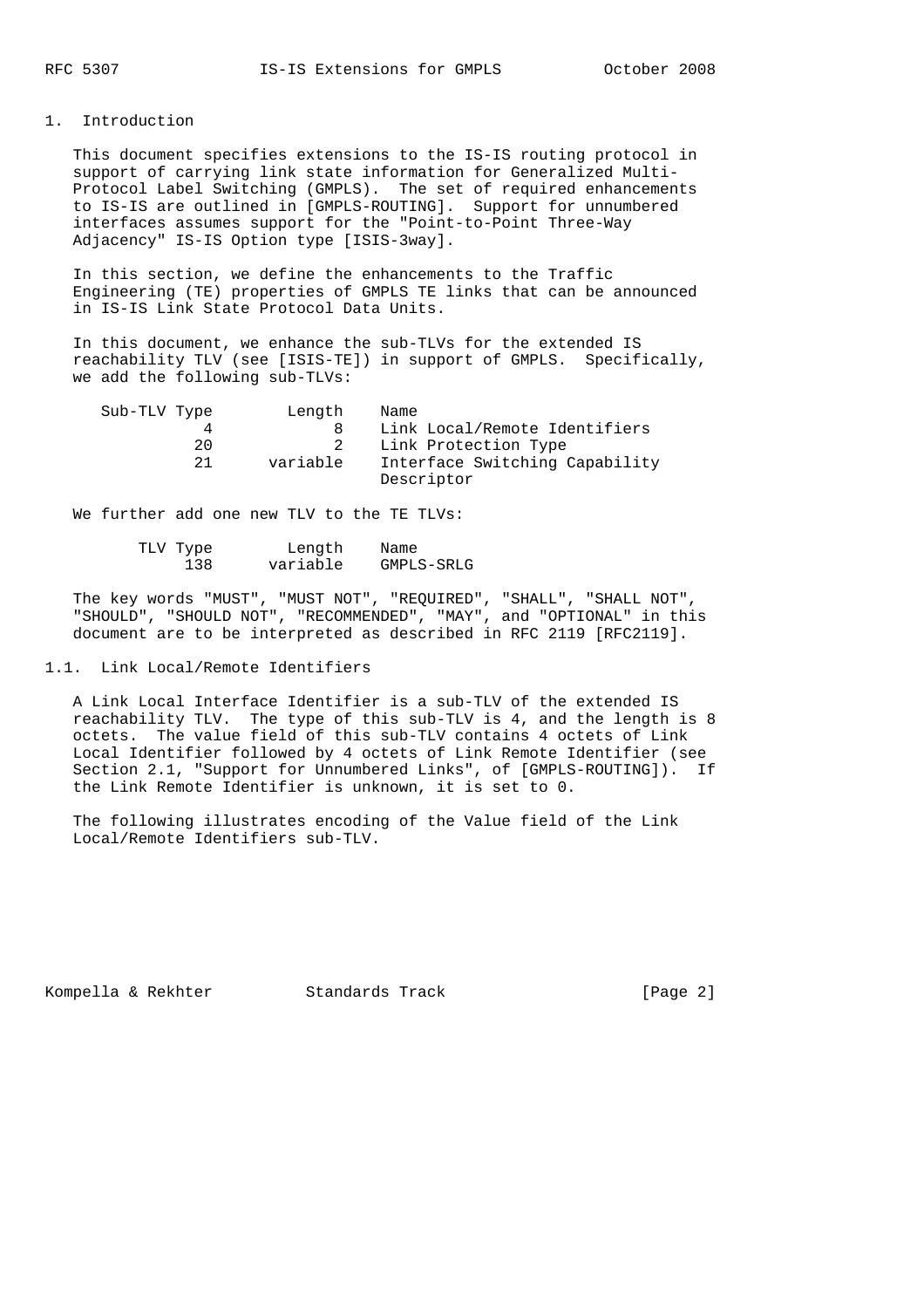$0$  1 2 3 0 1 2 3 4 5 6 7 8 9 0 1 2 3 4 5 6 7 8 9 0 1 2 3 4 5 6 7 8 9 0 1 +-+-+-+-+-+-+-+-+-+-+-+-+-+-+-+-+-+-+-+-+-+-+-+-+-+-+-+-+-+-+-+-+ Link Local Identifier +-+-+-+-+-+-+-+-+-+-+-+-+-+-+-+-+-+-+-+-+-+-+-+-+-+-+-+-+-+-+-+-+ Link Remote Identifier +-+-+-+-+-+-+-+-+-+-+-+-+-+-+-+-+-+-+-+-+-+-+-+-+-+-+-+-+-+-+-+-+

 The Link Local/Remote Identifiers sub-TLV MUST NOT occur more than once within the extended IS reachability TLV. If the Link Local/Remote Identifiers sub-TLV occurs more than once within the extended IS reachability TLV, the receiver SHOULD ignore all these sub-TLVs.

1.2. Link Protection Type

 The Link Protection Type is a sub-TLV (of type 20) of the extended IS reachability TLV, with a length of 2 octets.

 The following illustrates encoding of the Value field of the Link Protection Type sub-TLV.

 $\sim$  0  $\sim$  1 0 1 2 3 4 5 6 7 8 9 0 1 2 3 4 5 +-+-+-+-+-+-+-+-+-+-+-+-+-+-+-+-+ |Protection Cap | Reserved | +-+-+-+-+-+-+-+-+-+-+-+-+-+-+-+-+

The first octet is a bit vector describing the protection capabilities of the link (see Section 2.2, "Link Protection Type", of [GMPLS-ROUTING]). They are:

- 0x01 Extra Traffic
- 0x02 Unprotected
- 0x04 Shared
- 0x08 Dedicated 1:1
- 0x10 Dedicated 1+1
- 0x20 Enhanced
- 0x40 Reserved
- 0x80 Reserved

Kompella & Rekhter Standards Track [Page 3]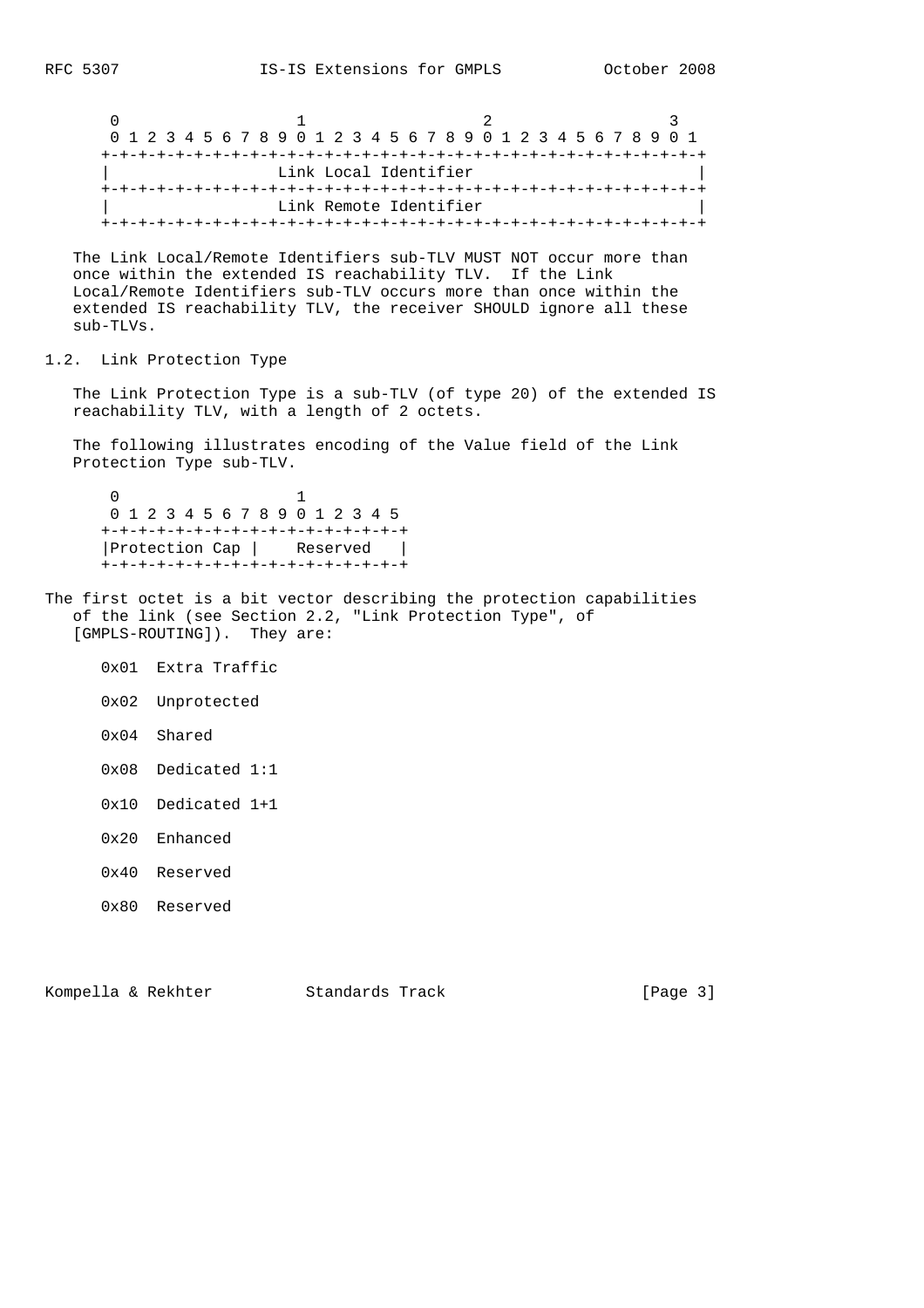The second octet SHOULD be set to zero by the sender, and SHOULD be ignored by the receiver.

 The Link Protection Type sub-TLV MUST NOT occur more than once within the extended IS reachability TLV. If the Link Protection Type sub- TLV occurs more than once within the extended IS reachability TLV, the receiver SHOULD ignore all these sub-TLVs.

## 1.3. Interface Switching Capability Descriptor

 The Interface Switching Capability Descriptor is a sub-TLV (of type 21) of the extended IS reachability TLV. The length is the length of the value field in octets. The following illustrates encoding of the Value field of the Interface Switching Capability Descriptor sub-TLV.

| ∩             |                                                           |                                           |  |            |  |                                 |  |          |  |  |            |  |
|---------------|-----------------------------------------------------------|-------------------------------------------|--|------------|--|---------------------------------|--|----------|--|--|------------|--|
|               | 1 2 3 4 5 6 7 8 9 0 1 2 3 4 5 6 7 8 9 0 1 2 3 4 5 6 7 8 9 |                                           |  |            |  |                                 |  |          |  |  |            |  |
| Switching Cap |                                                           |                                           |  | Encoding   |  |                                 |  | Reserved |  |  | -+-+-+-+-+ |  |
|               |                                                           |                                           |  |            |  | Max LSP Bandwidth at priority 0 |  |          |  |  |            |  |
|               |                                                           |                                           |  |            |  | Max LSP Bandwidth at priority 1 |  |          |  |  |            |  |
|               |                                                           |                                           |  |            |  | Max LSP Bandwidth at priority 2 |  |          |  |  |            |  |
|               |                                                           |                                           |  |            |  | Max LSP Bandwidth at priority 3 |  |          |  |  |            |  |
|               |                                                           |                                           |  |            |  | Max LSP Bandwidth at priority 4 |  |          |  |  |            |  |
|               |                                                           |                                           |  |            |  | Max LSP Bandwidth at priority 5 |  |          |  |  |            |  |
|               |                                                           |                                           |  |            |  | Max LSP Bandwidth at priority 6 |  |          |  |  |            |  |
|               |                                                           |                                           |  |            |  | Max LSP Bandwidth at priority 7 |  |          |  |  |            |  |
|               |                                                           | Switching Capability-specific information |  | (variable) |  |                                 |  |          |  |  |            |  |
|               |                                                           |                                           |  |            |  |                                 |  |          |  |  |            |  |

Kompella & Rekhter Standards Track [Page 4]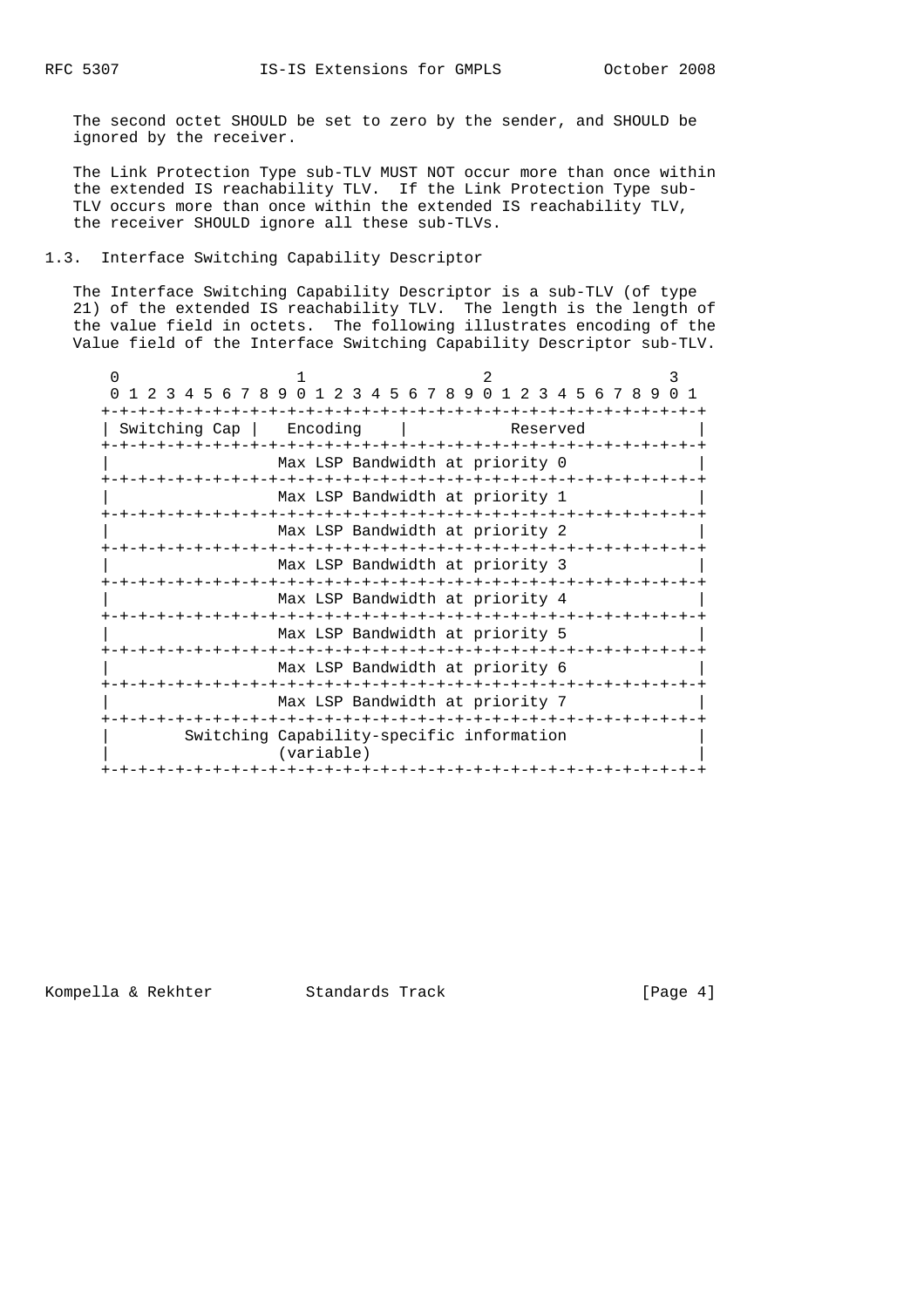The Switching Capability (Switching Cap) field contains one of the following values:

> 1 Packet-Switch Capable-1 (PSC-1) 2 Packet-Switch Capable-2 (PSC-2) 3 Packet-Switch Capable-3 (PSC-3) 4 Packet-Switch Capable-4 (PSC-4) 51 Layer-2 Switch Capable (L2SC) 100 Time-Division-Multiplex Capable (TDM) 150 Lambda-Switch Capable (LSC) 200 Fiber-Switch Capable (FSC)

 The Encoding field contains one of the values specified in Section 3.1.1 of [GMPLS-SIG].

 Maximum Link State Protocol Data Unit (LSP) Bandwidth is encoded as a list of eight 4-octet fields in the IEEE floating point format [IEEE], with priority 0 first and priority 7 last. The units are bytes (not bits!) per second.

 The content of the Switching Capability specific information field depends on the value of the Switching Capability field.

When the Switching Capability field is PSC-1, PSC-2, PSC-3, or PSC-4, the Switching Capability specific information field includes Minimum LSP Bandwidth and Interface MTU.

|  | 0 1 2 3 4 5 6 7 8 9 0 1 2 3 4 5 6 7 8 9 0 1 2 3 4 5 6 7 8 9 0 1 |  |  |               |  |  |  |  |  |  |  |                       |  |  |  |  |  |  |  |  |  |  |  |  |  |  |
|--|-----------------------------------------------------------------|--|--|---------------|--|--|--|--|--|--|--|-----------------------|--|--|--|--|--|--|--|--|--|--|--|--|--|--|
|  |                                                                 |  |  |               |  |  |  |  |  |  |  |                       |  |  |  |  |  |  |  |  |  |  |  |  |  |  |
|  |                                                                 |  |  |               |  |  |  |  |  |  |  | Minimum LSP Bandwidth |  |  |  |  |  |  |  |  |  |  |  |  |  |  |
|  |                                                                 |  |  |               |  |  |  |  |  |  |  |                       |  |  |  |  |  |  |  |  |  |  |  |  |  |  |
|  |                                                                 |  |  | Interface MTU |  |  |  |  |  |  |  |                       |  |  |  |  |  |  |  |  |  |  |  |  |  |  |
|  |                                                                 |  |  |               |  |  |  |  |  |  |  |                       |  |  |  |  |  |  |  |  |  |  |  |  |  |  |

 The Minimum LSP Bandwidth is encoded in a 4-octet field in the IEEE floating point format. The units are bytes (not bits!) per second. The Interface MTU is encoded as a 2-octet integer, and carries the MTU value in the units of bytes.

 When the Switching Capability field is L2SC, there is no Switching Capability specific information field present.

 When the Switching Capability field is TDM, the Switching Capability specific information field includes Minimum LSP Bandwidth and an indication whether the interface supports Standard or Arbitrary SONET/SDH (Synchronous Optical Network / Synchronous Digital Hierarchy).

Kompella & Rekhter Standards Track [Page 5]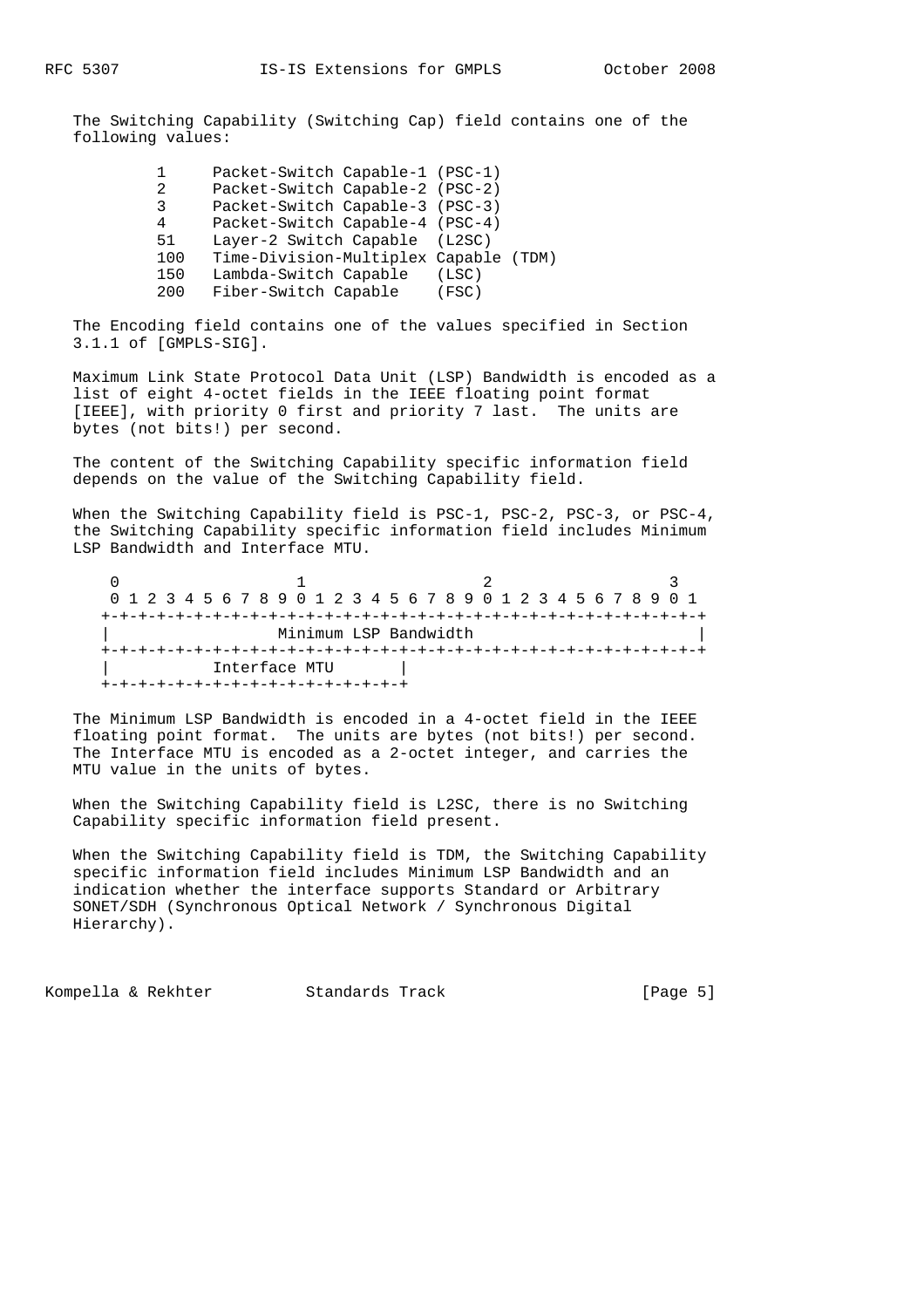| 0 1 2 3 4 5 6 7 8 9 0 1 2 3 4 5 6 7 8 9 0 1 2 3 4 5 6 7 8 9 0 1 |  |             |  |  |  |                       |  |  |  |  |  |  |  |  |  |
|-----------------------------------------------------------------|--|-------------|--|--|--|-----------------------|--|--|--|--|--|--|--|--|--|
|                                                                 |  |             |  |  |  |                       |  |  |  |  |  |  |  |  |  |
|                                                                 |  |             |  |  |  | Minimum LSP Bandwidth |  |  |  |  |  |  |  |  |  |
|                                                                 |  |             |  |  |  |                       |  |  |  |  |  |  |  |  |  |
|                                                                 |  | Indication  |  |  |  |                       |  |  |  |  |  |  |  |  |  |
|                                                                 |  | +-+-+-+-+-+ |  |  |  |                       |  |  |  |  |  |  |  |  |  |

 The Minimum LSP Bandwidth is encoded in a 4-octet field in the IEEE floating point format. The units are bytes (not bits!) per second. The indication whether the interface supports Standard or Arbitrary SONET/SDH is encoded as 1 octet. The value of this octet is 0 if the interface supports Standard SONET/SDH, and 1 if the interface supports Arbitrary SONET/SDH.

 When the Switching Capability field is LSC, there is no Switching Capability specific information field present.

 To support interfaces that have more than one Interface Switching Capability Descriptor (see Section 2.4, "Interface Switching Capability Descriptor", of [GMPLS-ROUTING]) the Interface Switching Capability Descriptor sub-TLV MAY occur more than once within the extended IS reachability TLV.

1.4. Shared Risk Link Group TLV

 The Shared Risk Link Group (SRLG) TLV (of type 138) contains a data structure consisting of:

- 6 octets of System ID
- 1 octet of Pseudonode Number
- 1 octet Flag
- 4 octets of IPv4 interface address or 4 octets of a Link Local Identifier
- 4 octets of IPv4 neighbor address or 4 octets of a Link Remote Identifier
- (variable) list of SRLG values, where each element in the list has 4 octets.

 The following illustrates encoding of the Value field of the SRLG TLV.

Kompella & Rekhter Standards Track [Page 6]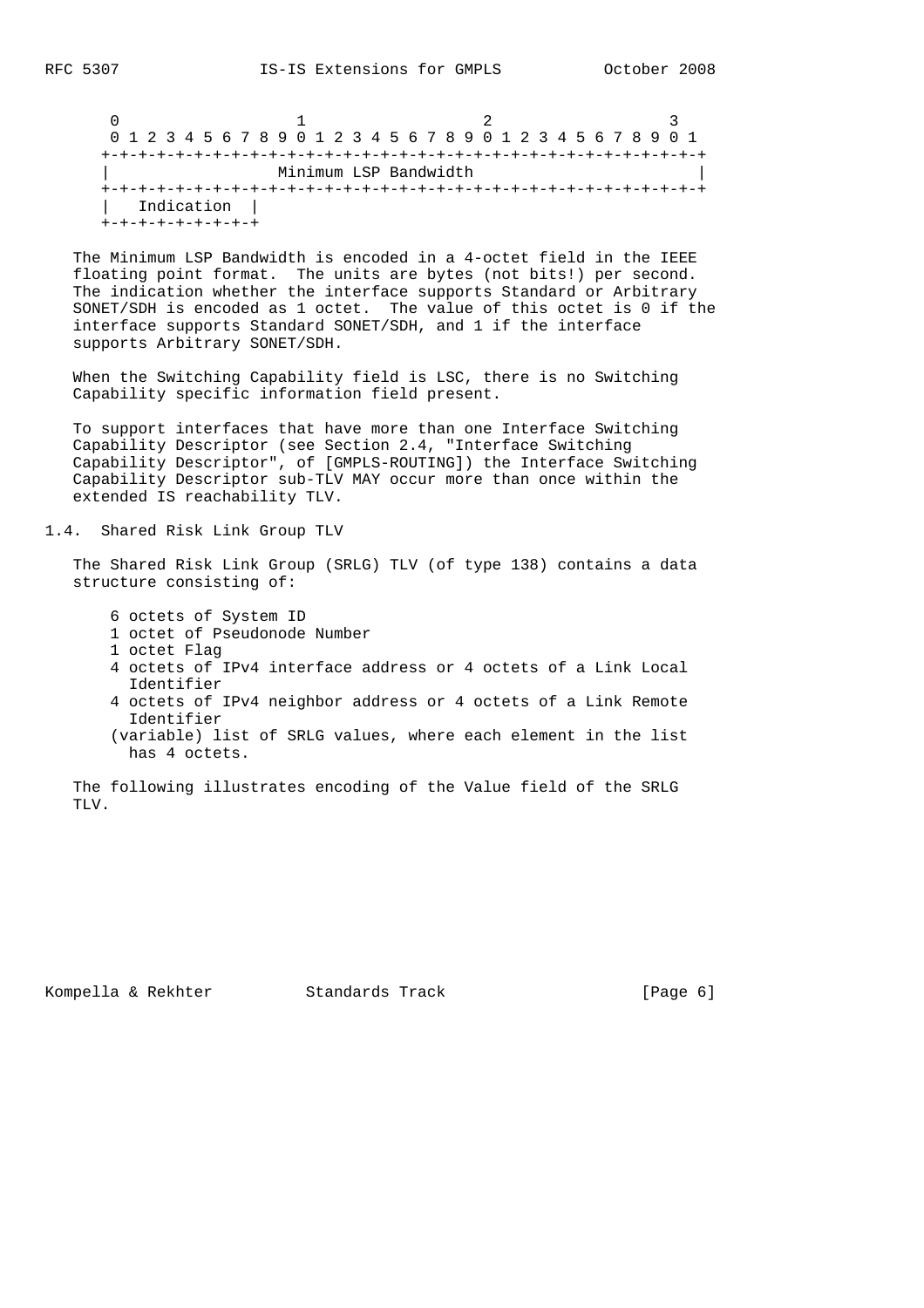$0$  1 2 3 0 1 2 3 4 5 6 7 8 9 0 1 2 3 4 5 6 7 8 9 0 1 2 3 4 5 6 7 8 9 0 1 +-+-+-+-+-+-+-+-+-+-+-+-+-+-+-+-+-+-+-+-+-+-+-+-+-+-+-+-+-+-+-+-+ System ID +-+-+-+-+-+-+-+-+-+-+-+-+-+-+-+-+-+-+-+-+-+-+-+-+-+-+-+-+-+-+-+-+ System ID (cont.) | Pseudonode num| Flags +-+-+-+-+-+-+-+-+-+-+-+-+-+-+-+-+-+-+-+-+-+-+-+-+-+-+-+-+-+-+-+-+ | IPv4 interface address/Link Local Identifier | +-+-+-+-+-+-+-+-+-+-+-+-+-+-+-+-+-+-+-+-+-+-+-+-+-+-+-+-+-+-+-+-+ | IPv4 neighbor address/Link Remote Identifier | +-+-+-+-+-+-+-+-+-+-+-+-+-+-+-+-+-+-+-+-+-+-+-+-+-+-+-+-+-+-+-+-+ Shared Risk Link Group Value +-+-+-+-+-+-+-+-+-+-+-+-+-+-+-+-+-+-+-+-+-+-+-+-+-+-+-+-+-+-+-+-+ | ............ | +-+-+-+-+-+-+-+-+-+-+-+-+-+-+-+-+-+-+-+-+-+-+-+-+-+-+-+-+-+-+-+-+ Shared Risk Link Group Value +-+-+-+-+-+-+-+-+-+-+-+-+-+-+-+-+-+-+-+-+-+-+-+-+-+-+-+-+-+-+-+-+

 The neighbor is identified by its System ID (6 octets), plus one octet to indicate the pseudonode number if the neighbor is on a LAN interface.

 The least significant bit of the Flag octet indicates whether the interface is numbered (set to 1) or unnumbered (set to 0). All other bits are reserved and should be set to 0.

The length of this TLV is  $16 + 4 *$  (number of SRLG values).

 This TLV carries the Shared Risk Link Group information (see Section 2.3, "Shared Risk Link Group Information", of [GMPLS-ROUTING]).

 The SRLG TLV MAY occur more than once within the IS-IS Link State Protocol Data Units.

1.5. Link Identifier for Unnumbered Interfaces

 Link Identifiers are exchanged in the Extended Local Circuit ID field of the "Point-to-Point Three-Way Adjacency" IS-IS Option type [ISIS- 3way].

2. Implications on Graceful Restart

 The restarting node SHOULD follow the IS-IS restart procedures [ISIS-RESTART] and the RSVP-TE restart procedures [GMPLS-RSVP].

 When the restarting node is going to originate its IS-IS Link State Protocol Data Units for TE links, these Link State Protocol Data Units SHOULD be originated with 0 unreserved bandwidth, Traffic

Kompella & Rekhter Standards Track [Page 7]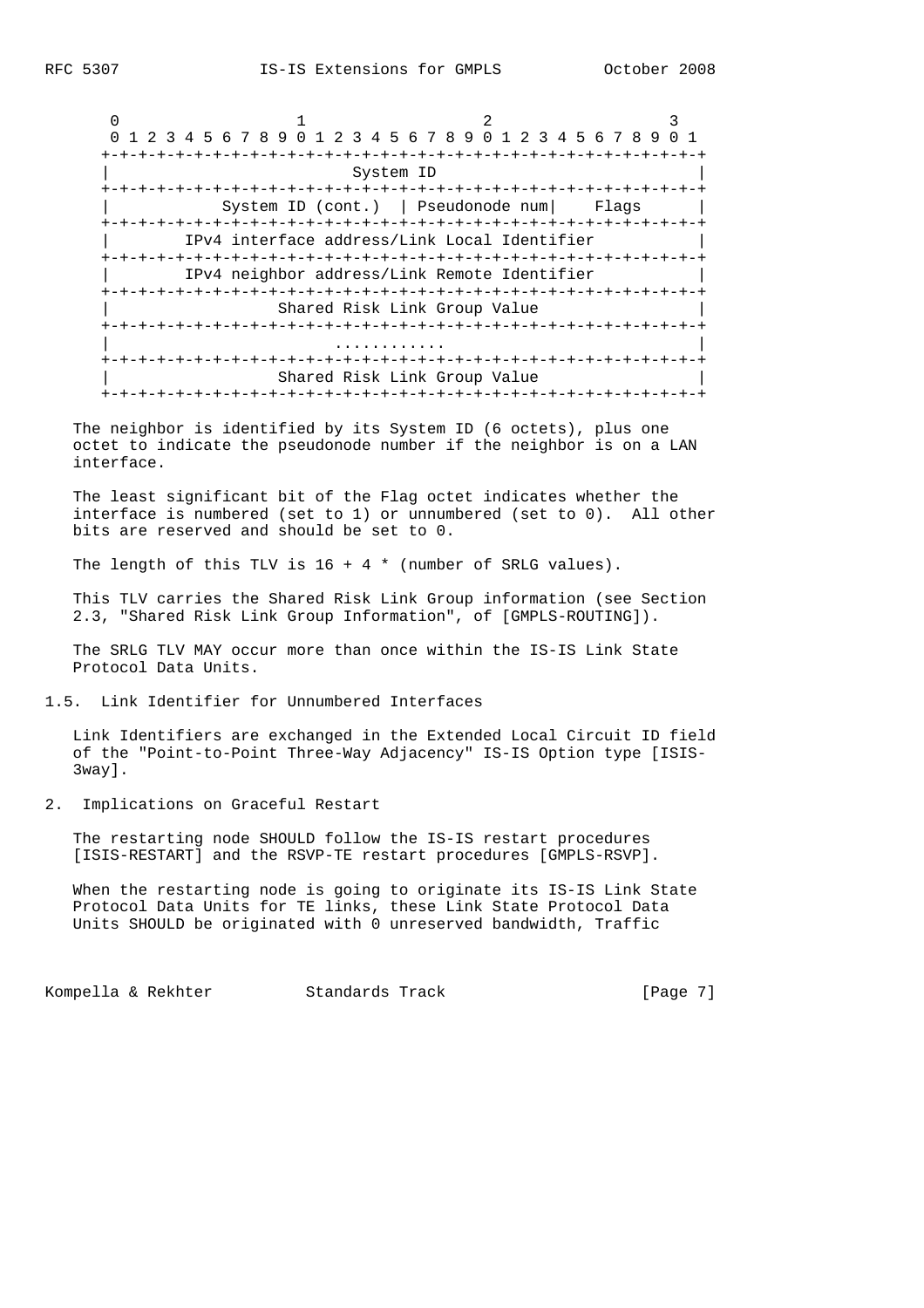Engineering Default metric set to 0xffffff. Also, if the link has LSC or FSC as its Switching Capability, then they SHOULD be originated with 0 as Max LSP Bandwidth, until the node is able to determine the amount of unreserved resources taking into account the resources reserved by the already established LSPs that have been preserved across the restart. Once the restarting node determines the amount of unreserved resources, taking into account the resources reserved by the already established LSPs that have been preserved across the restart, the node SHOULD advertise these resources in its Link State Protocol data units.

 In addition, in the case of a planned restart prior to restarting, the restarting node SHOULD originate the IS-IS Link State Protocol data units for TE links with 0 as unreserved bandwidth. Also, if the link has LSC or FSC as its Switching Capability, then they SHOULD be originated with 0 as Max LSP Bandwidth. This would discourage new LSP establishment through the restarting router.

 Neighbors of the restarting node SHOULD continue to advertise the actual unreserved bandwidth on the TE links from the neighbors to that node.

## 3. Security Considerations

 This document specifies the contents of GMPLS TE TLVs in IS-IS. As these TLVs are not used for SPF computation or normal routing, the extensions specified here have no direct effect on IP routing. Tampering with GMPLS TE TLVs may have an effect on the underlying transport (optical and/or SONET/SDH) network. Mechanisms to secure IS-IS Link State PDUs and/or the TE TLVs [ISIS-HMAC] can be used to secure the GMPLS TE TLVs as well.

 For a discussion of general security considerations for IS-IS, see [ISIS-HMAC].

# 4. IANA Considerations

 This document defines the following new IS-IS TLV type that has been reflected in the IS-IS TLV codepoint registry:

| Type | Description            | ם ד' | T.SP | SNP |
|------|------------------------|------|------|-----|
|      |                        |      |      |     |
| 138  | Shared Risk Link Group | n    |      |     |

 This document also defines the following new sub-TLV types of top level TLV 22 that have been reflected in the IS-IS sub-TLV registry for TLV 22:

Kompella & Rekhter Standards Track [Page 8]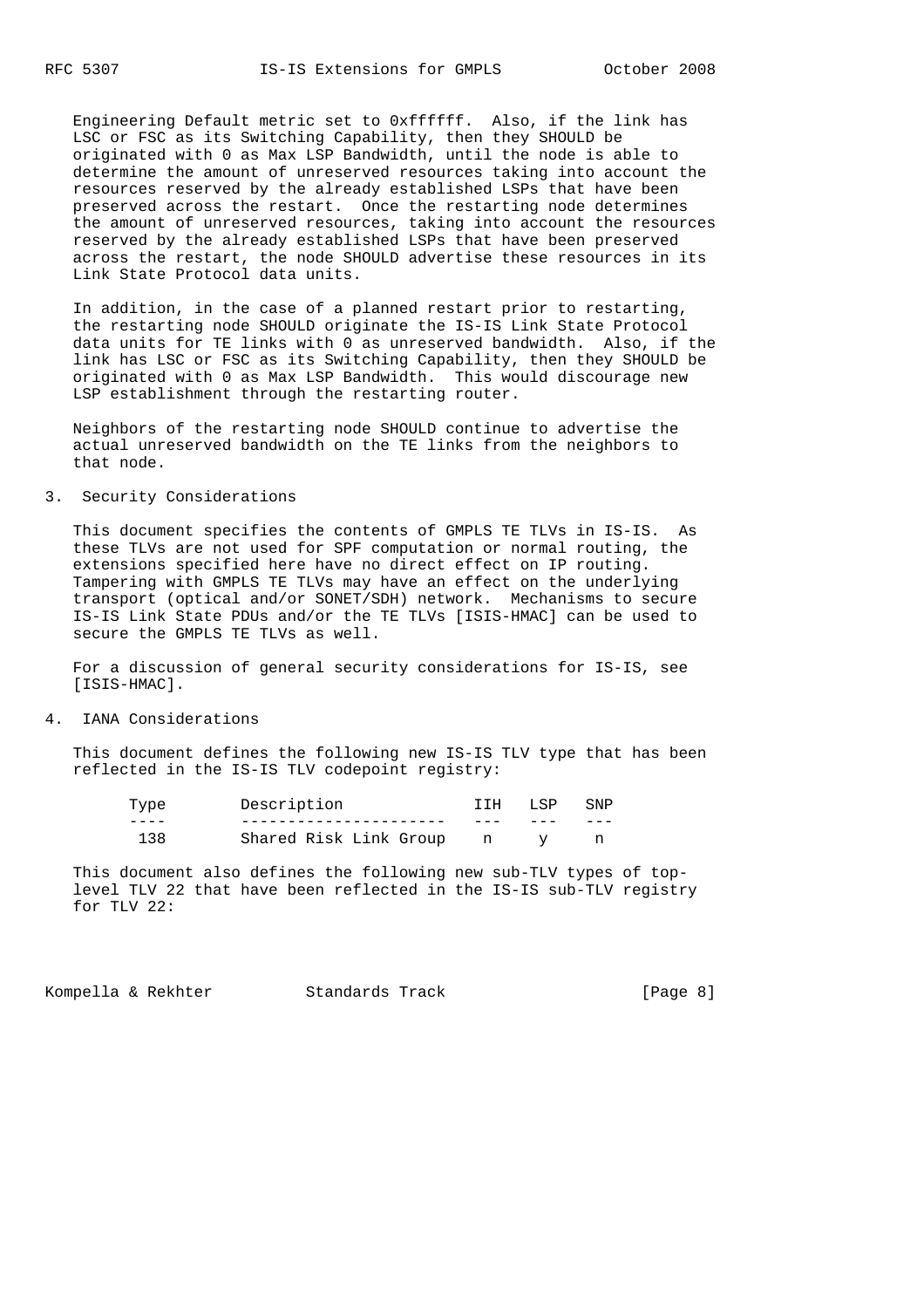| Type | Description                    | Length   |
|------|--------------------------------|----------|
|      |                                |          |
| 4    | Link Local/Remote Identifiers  | 8        |
| 20   | Link Protection Type           |          |
| 2.1  | Interface Switching Capability | variable |
|      | Descriptor                     |          |

#### 5. References

- 5.1. Normative References
	- [GMPLS-ROUTING] Kompella, K., Ed., and Y. Rekhter, Ed., "Routing Extensions in Support of Generalized Multi-Protocol Label Switching (GMPLS)", RFC 4202, October 2005.
	- [GMPLS-RSVP] Berger, L., Ed., "Generalized Multi-Protocol Label Switching (GMPLS) Signaling Resource ReserVation Protocol-Traffic Engineering (RSVP-TE) Extensions", RFC 3473, January 2003.
	- [GMPLS-SIG] Berger, L., Ed., "Generalized Multi-Protocol Label Switching (GMPLS) Signaling Functional Description", RFC 3471, January 2003
	- [IEEE] IEEE, "IEEE Standard for Binary Floating-Point Arithmetic", Standard 754-1985, 1985 (ISBN  $1-5593-7653-8$ ).
	- [ISIS-3way] Katz, D. and R. Saluja, "Three-Way Handshake for IS- IS Point-to-Point Adjacencies", RFC 5303, October 2008.
	- [ISIS-HMAC] Li, T. and R. Atkinson, "IS-IS Cryptographic Authentication", RFC 5304, October 2008.
	- [ISIS-RESTART] Shand, M. and L. Ginsberg, "Restart Signaling for IS-IS", RFC 5306, October 2008.
	- [ISIS-TE] Smit, H. and T. Li, "IS-IS Extensions for Traffic Engineering", RFC 5305, October 2008.
	- [RFC2119] Bradner, S., "Key words for use in RFCs to Indicate Requirement Levels", BCP 14, RFC 2119, March 1997.

# 6. Acknowledgements

 The authors would like to thank Jim Gibson, Suresh Katukam, Jonathan Lang, and Quaizar Vohra for their comments on the document.

Kompella & Rekhter Standards Track [Page 9]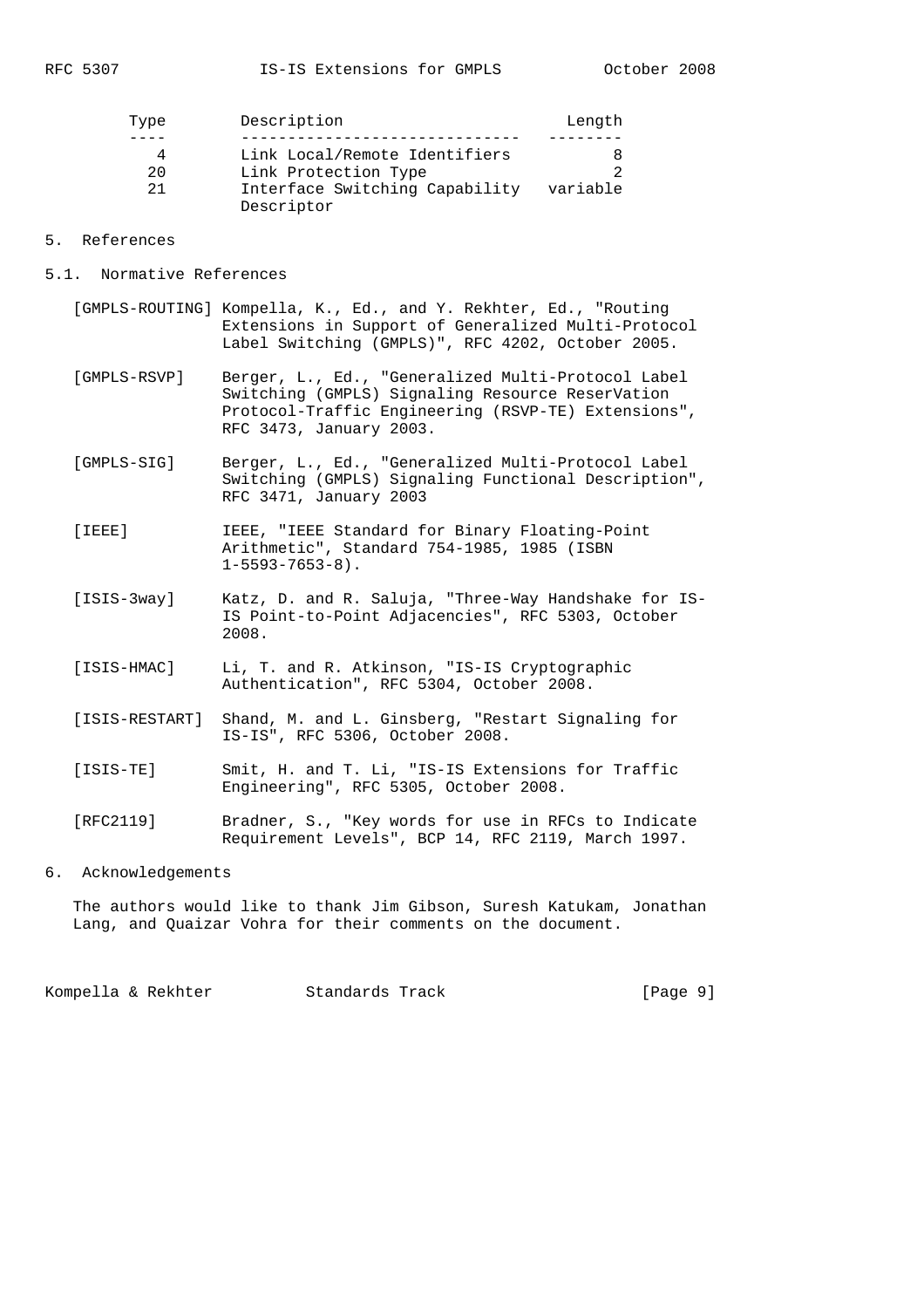7. Contributors

 Ayan Banerjee Calient Networks 5853 Rue Ferrari San Jose, CA 95138

 Phone: +1 408 972 3645 EMail: abanerjee@calient.net

 John Drake Calient Networks 5853 Rue Ferrari San Jose, CA 95138

 Phone: +1 408 972 3720 EMail: jdrake@calient.net

 Greg Bernstein Grotto Networking

EMail: gregb@grotto-networking.com

 Don Fedyk Nortel Networks Corp. 600 Technology Park Drive Billerica, MA 01821

 Phone: +1 978 288 4506 EMail: dwfedyk@nortelnetworks.com

 Eric Mannie Independent Consultant

EMail: eric\_mannie@hotmail.com

Kompella & Rekhter Standards Track [Page 10]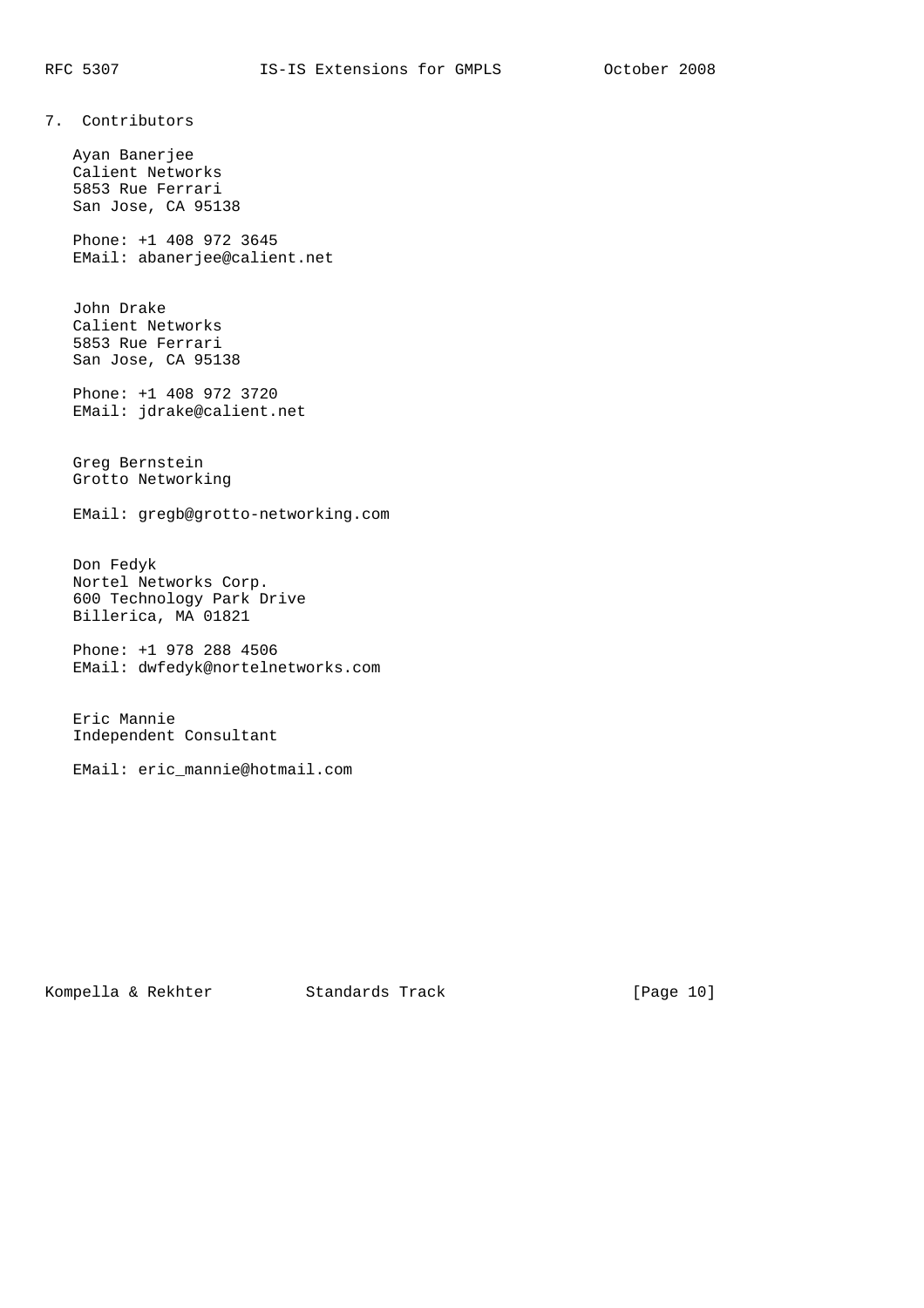Debanjan Saha Tellium Optical Systems 2 Crescent Place P.O. Box 901 Ocean Port, NJ 07757 Phone: +1 732 923 4264 EMail: dsaha@tellium.com Vishal Sharma EMail: v.sharma@ieee.org Authors' Addresses Kireeti Kompella (editor) Juniper Networks, Inc. 1194 N. Mathilda Ave Sunnyvale, CA 94089 EMail: kireeti@juniper.net Yakov Rekhter (editor) Juniper Networks, Inc. 1194 N. Mathilda Ave

Sunnyvale, CA 94089

EMail: yakov@juniper.net

Kompella & Rekhter Standards Track [Page 11]